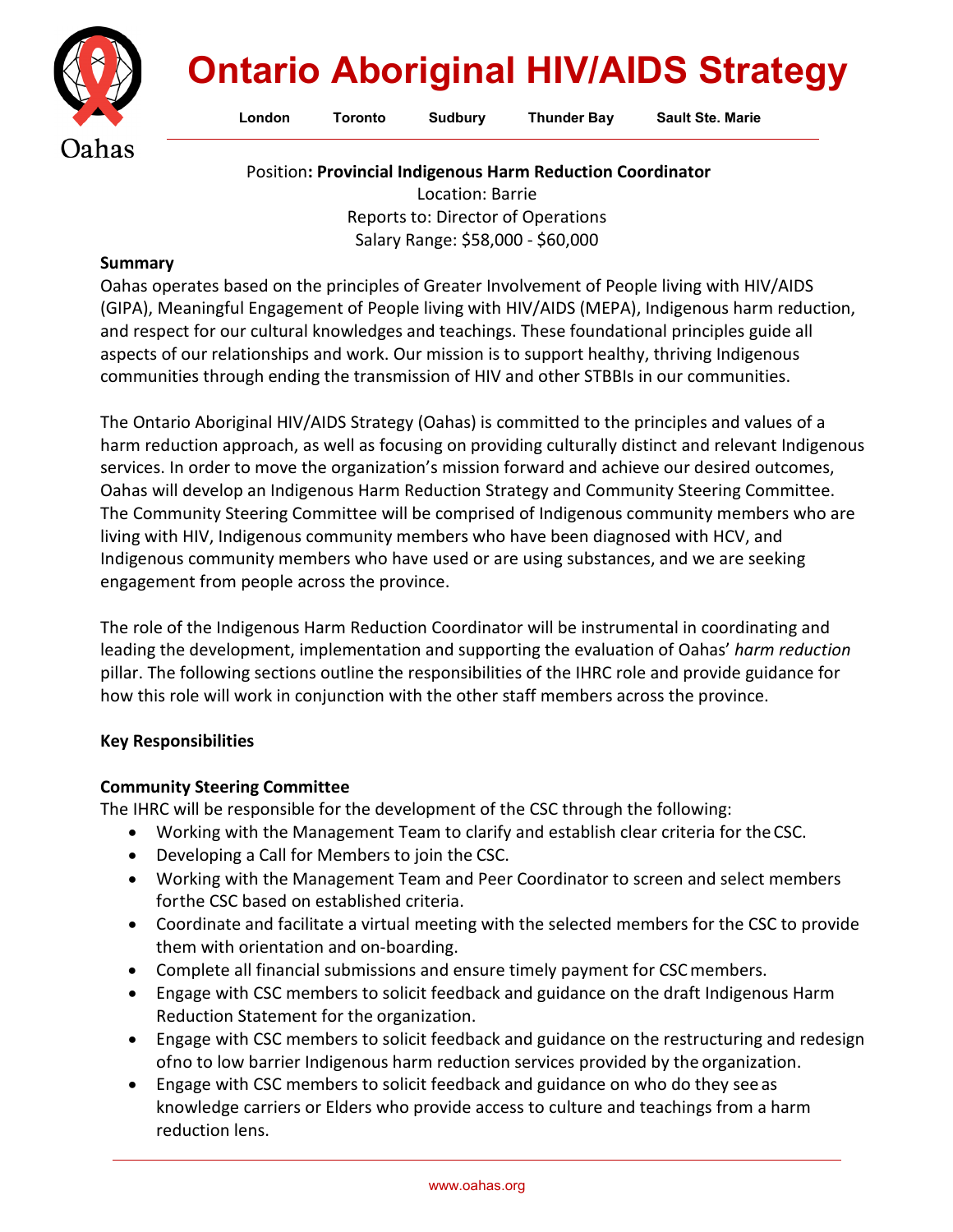## **Indigenous Harm Reduction Programming**

The IHRC is responsible for developing different components of Oahas' Indigenous Harm Reduction Strategy and harm reduction program through the following processes:

- Compiling key literature (policy documents, position papers, best/wise/promising practice documents etc.) related to concepts of Indigenous Harm Reduction, in order to synthesize and develop an organizational Indigenous Harm Reduction position statement.
- Coordinating and facilitating sharing circles focused on engaging broader membership, the Community Steering Committee, knowledge carriers/Elders, Oahas staff, and Indigenous service providers and getting feedback on their understanding and vision for Indigenous harmreduction.
- Working with the Management Team and researcher to develop an Indigenous Harm Reduction Strategy for the organization. This can include engaging with the Community Steering Committeeto get feedback on the strategy.
- Working with the Management Team and relevant staff to support the restructuring of Oahas' peer and outreach programs.
- Using feedback from the sharing circles and literature, the IHRC will develop and deliver an Indigenous Harm Reduction presentation that will be used as part of the orientation and onboarding of new staff, volunteers, and board members.
- Deliver the Indigenous Harm Reduction presentation to community partners.
- The IHRC will provide content and support the development of social media campaigns focusedon International Harm Reduction Day – May 7 and International Overdose Awareness  $Day - Aug31.$
- As Oahas develops an increased social media presence, the IHRC will support the Indigenous people living with HIV and members of the Community Steering Committee to develop educational videos or podcast/YouTube channel content.
- Support the development of assessment tools for the harm reduction program (i.e., checklists and relational mapping), that helps Oahas to identify key partnerships and gaps related to outreachand supply distribution, and a process for office set up, and requirements for storage and kitmaking.
- The IHRC will also support all six sites by attending or co-attending any drug strategy or harm reduction meetings, as well as the quarterly TON management meetings and providing updatesto the Management Team.
- Working with CATIE to revise, Indigenize and co-facilitate 4 training courses for Oahas staff related to HIV prevention, testing and treatment and HCV testing and treatment.
- As an organization, Oahas is responding to multiple community crises and changingsociopolitical context that impacts how we approach harm reduction service programming and servicedelivery.
- Additional responsibilities may be assigned by the Management Team to respond to the changing environment as it relates to Oahas' Indigenous harm reduction programming.